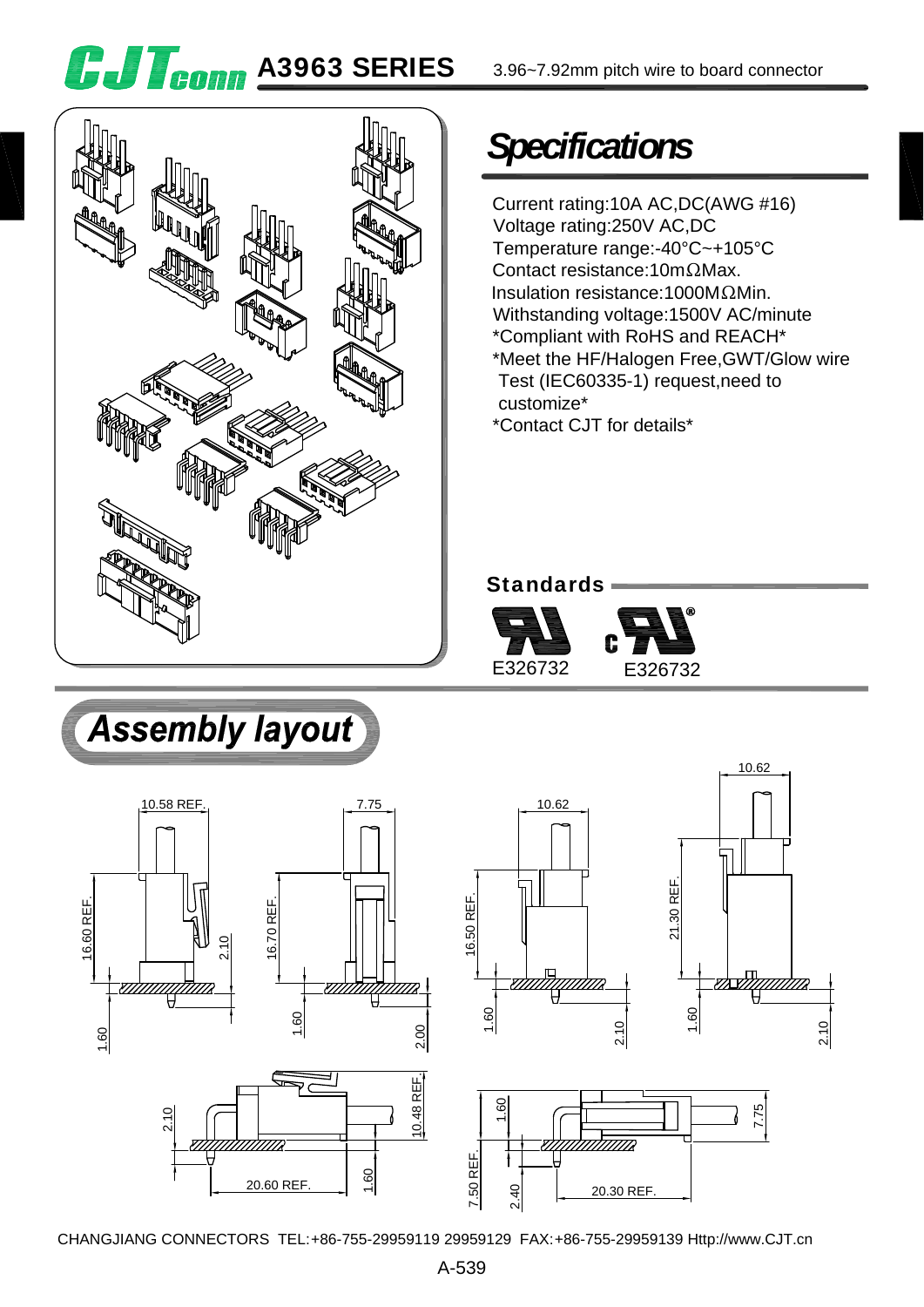

# A3963-T 3.96mm pitch Crimp Terminal

#### **Reference Informations:**

\*Used in CJT A3963H,HA,HB,HC-XP,A5001H,HA-XP,A7921H-2P series Housing



| Part NO. | Wire Range | Insulation O.D.   | Material               | Finish           | Qty/reel  |
|----------|------------|-------------------|------------------------|------------------|-----------|
| A3963-TB | AWG#18-#22 | $3.00$ mm $(max)$ | <b>Brass</b>           | Tin over Nickel  | 4.000 PCS |
| A3963-TP | AWG#18-#22 | $3.00$ mm $(max)$ | <b>Phosphor Bronze</b> | Tin over Nickel  | 4.000 PCS |
| A3963-GB | AWG#18-#22 | $3.00$ mm $(max)$ | <b>Brass</b>           | Gold over Nickel | 4.000 PCS |
| A3963-GP | AWG#18-#22 | $3.00$ mm $(max)$ | <b>Phosphor Bronze</b> | Gold over Nickel | 4,000 PCS |

Optional Gold plating available but MOQ requested

 $A3963-T-H$   $\longrightarrow$  3.96mm pitch Crimp Terminal

#### **Reference Informations:**

\*Used in CJT A3963H,HA,HB,HC-XP,A5001H,HA-XP,A7921H-2P series Housing



| Part NO.   | Wire Range | Insulation O.D.   | Material               | <b>Finish</b>    | Qty/reel  |
|------------|------------|-------------------|------------------------|------------------|-----------|
| A3963-TB-H | AWG#16-#20 | $3.40$ mm $(max)$ | <b>Brass</b>           | Tin over Nickel  | 4.000 PCS |
| A3963-TP-H | AWG#16-#20 | $3.40$ mm $(max)$ | <b>Phosphor Bronze</b> | Tin over Nickel  | 4.000 PCS |
| A3963-GB-H | AWG#16-#20 | $3.40$ mm $(max)$ | <b>Brass</b>           | Gold over Nickel | 4.000 PCS |
| A3963-GP-H | AWG#16-#20 | $3.40$ mm $(max)$ | <b>Phosphor Bronze</b> | Gold over Nickel | 4,000 PCS |

Optional Gold plating available but MOQ requested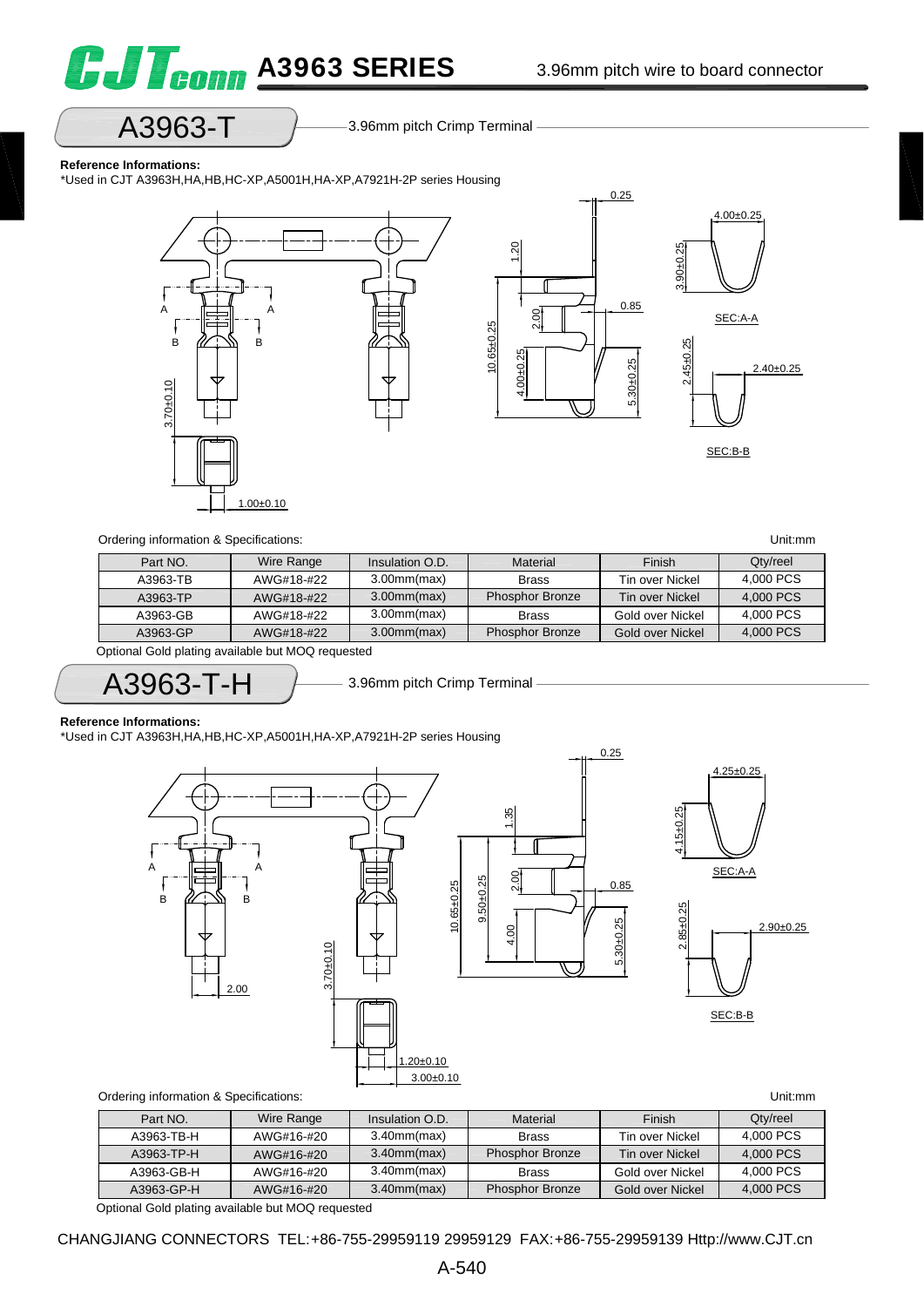

## A3963M-T

3.96mm pitch Crimp Terminal

**Reference Informations:**

\*Used in CJT A3963HM-XP series Housing







Ordering information & Specifications: Unit:mm

| Part NO.  | Wire Range | Insulation O.D.   | Material               | Finish           | Qty/reel  |
|-----------|------------|-------------------|------------------------|------------------|-----------|
| A3963M-TB | AWG#18-#22 | $3.00$ mm $(max)$ | <b>Brass</b>           | Tin over Nickel  | 4,000 PCS |
| A3963M-TP | AWG#18-#22 | $3.00$ mm $(max)$ | <b>Phosphor Bronze</b> | Tin over Nickel  | 4.000 PCS |
| A3963M-GB | AWG#18-#22 | $3.00$ mm $(max)$ | <b>Brass</b>           | Gold over Nickel | 4.000 PCS |
| A3963M-GP | AWG#18-#22 | $3.00$ mm $(max)$ | <b>Phosphor Bronze</b> | Gold over Nickel | 4,000 PCS |

Optional Gold plating available but MOQ requested

A3963H-XP

3.96mm pitch Housing

#### **Reference Informations:**

\*Material:Nylon 66,UL94V-0

\*Suitable CJT A3963-T(-H) series Terminal

\*Mates with CJT A3963WV,WR-XP(-A),A3963WVD,WRD-XP(-A),

A3963WVD-F-XP(-A),A3963WVD-F-XP-H(-A),

A3963WVD-S,WRD-S-XP(-A),A3963WRH-XP(-A),A7921WR-F-2P

Wafer or CJT A3963HM,HMA-XP Housing

\*Color:White











Ordering Information & Dimensions:

| PART NO. | <b>Dimensions</b> |            |
|----------|-------------------|------------|
|          | A                 | B          |
| 2P       | 3.96              | 8.02       |
| 3P       | 7.92              | 11.98      |
| 4P       | 11.88             | 15.94      |
| 5P       | 15.84             | 19.90      |
| 6P       | 19.80             | 23.86      |
| 7P       | 23.76             | 27.82      |
| 8P       | 27.72             | 31.78      |
| 9P       | 31.68             | 35.74      |
| 10P      | 35.64             | 39.70      |
| 11P      | 39.60             | 43.66      |
| 12P      | 43.56             | 47.62      |
| 13P      | 47.52             | 51.58      |
| 14P      | 51.48             | 55.54      |
| 15P      | 55.44             | 59.50<br>. |

Unit: mm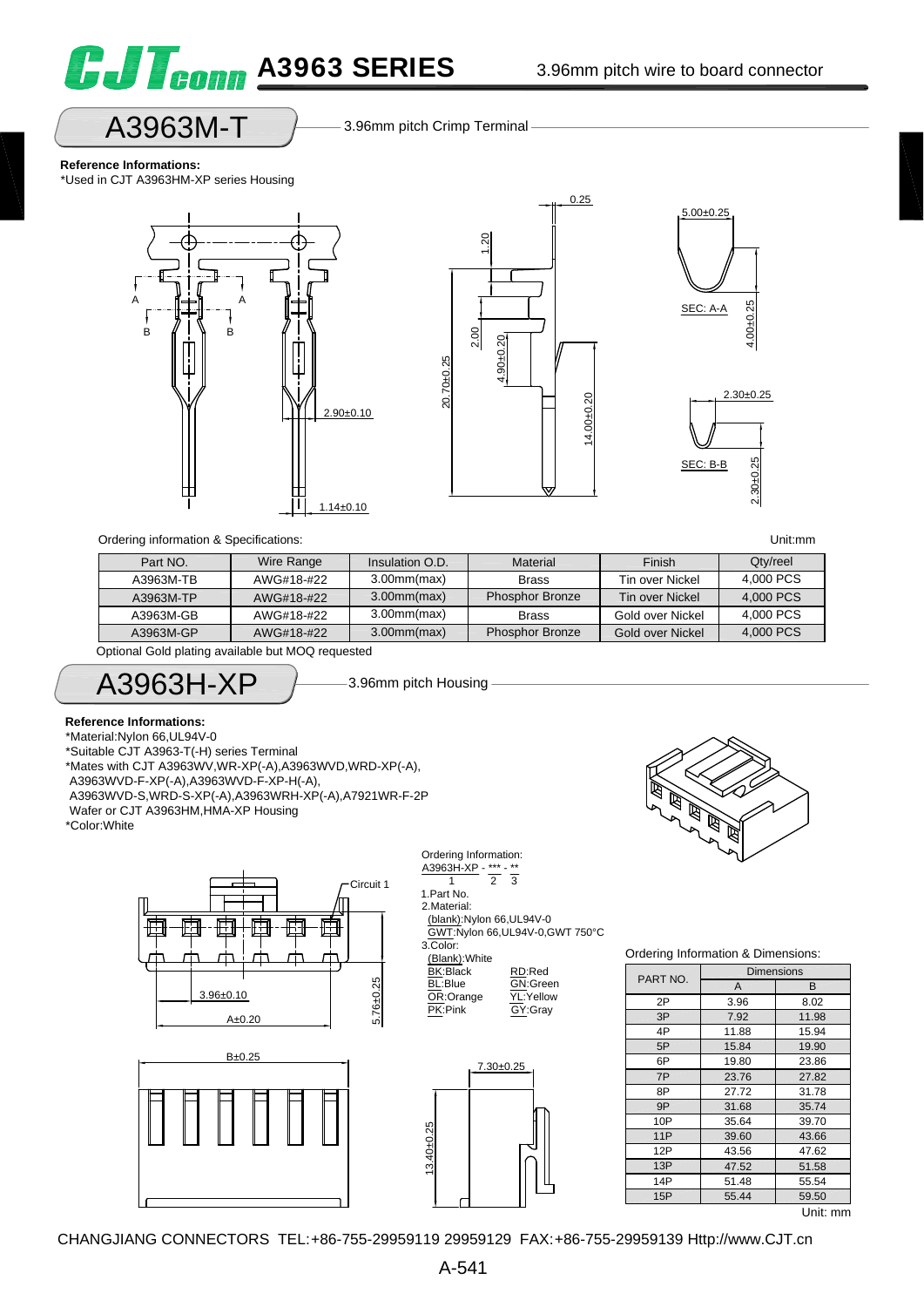





**Reference Informations:** \*Material:Nylon 66,UL94V-0 \*Suitable CJT A3963-T(-H) series Terminal \*Mates with CJT A3963WV,WR-XP(-A),A3963WVD,WRD-XP(-A), A3963WVD-F-XP(-A),A3963WVD-F-XP-H(-A), A3963WVD-S,WRD-S-XP(-A),A3963WRH-XP(-A) series Wafer \*Color:White



Ordering Information: A3963HA-XP - \*\*\*  $\frac{3111111}{1}$   $\frac{1}{2}$   $\frac{1}{3}$ 1.Part No. 2.Material: (blank):Nylon 66,UL94V-0 GWT:Nylon 66,UL94V-0,GWT 750°C 3.Color: (Blank):White BK:Black RD:Red **BL:Blue GN:**Green<br> **OR:Orange YL:Yellow** OR:Orange GY:Gray







#### Ordering Information & Dimensions:

| PART NO. | <b>Dimensions</b> |          |
|----------|-------------------|----------|
|          | A                 | B        |
| 2P       | 3.96              | 8.02     |
| 3P       | 7.92              | 11.98    |
| 4P       | 11.88             | 15.94    |
| 5P       | 15.84             | 19.90    |
| 6P       | 19.80             | 23.86    |
| 7P       | 23.76             | 27.82    |
| 8P       | 27.72             | 31.78    |
| 9P       | 31.68             | 35.74    |
| 10P      | 35.64             | 39.70    |
| 11P      | 39.60             | 43.66    |
| 12P      | 43.56             | 47.62    |
| 13P      | 47.52             | 51.58    |
| 14P      | 51.48             | 55.54    |
| 15P      | 55.44             | 59.50    |
|          |                   | Unit: mm |

 $A3963HB-XP$   $\rightarrow$  3.96mm pitch Housing

**Reference Informations:**

\*Material:Nylon 66,UL94V-0

\*Suitable CJT A3963-T(-H) series Terminal \*Mates with CJT A3963WVB,WRB-XP(-A) series Wafer \*Color:White





Ordering Information:  $\underbrace{A3963H\overline{B}-XP}_{1}$  - \*\*\* 1 2

1.Part No. 2.Material: (blank):Nylon 66,UL94V-0 GWT:Nylon 66,UL94V-0,GWT 750°C

6.75±0.25  $13.50 + 0.25$ 13.50±0.25



Ordering Information & Dimensions:

| PART NO. | <b>Dimensions</b> |                |
|----------|-------------------|----------------|
|          | A                 | B              |
| 2P       | 3.96              | 8.10           |
| 3P       | 7.92              | 12.06          |
| 4P       | 11.88             | 16.02          |
| 5P       | 15.84             | 19.98          |
| 6P       | 19.80             | 23.94          |
| 7P       | 23.76             | 27.90          |
| 8P       | 27.72             | 31.86          |
| 9P       | 31.68             | 35.82          |
| 10P      | 35.64             | 39.78          |
| 11P      | 39.60             | 43.74          |
| 12P      | 43.56             | 47.70          |
| 13P      | 47.52             | 51.66          |
| 14P      | 51.48             | 55.62          |
| 15P      | 55.44             | 59.58          |
|          |                   | $\blacksquare$ |

Unit: mm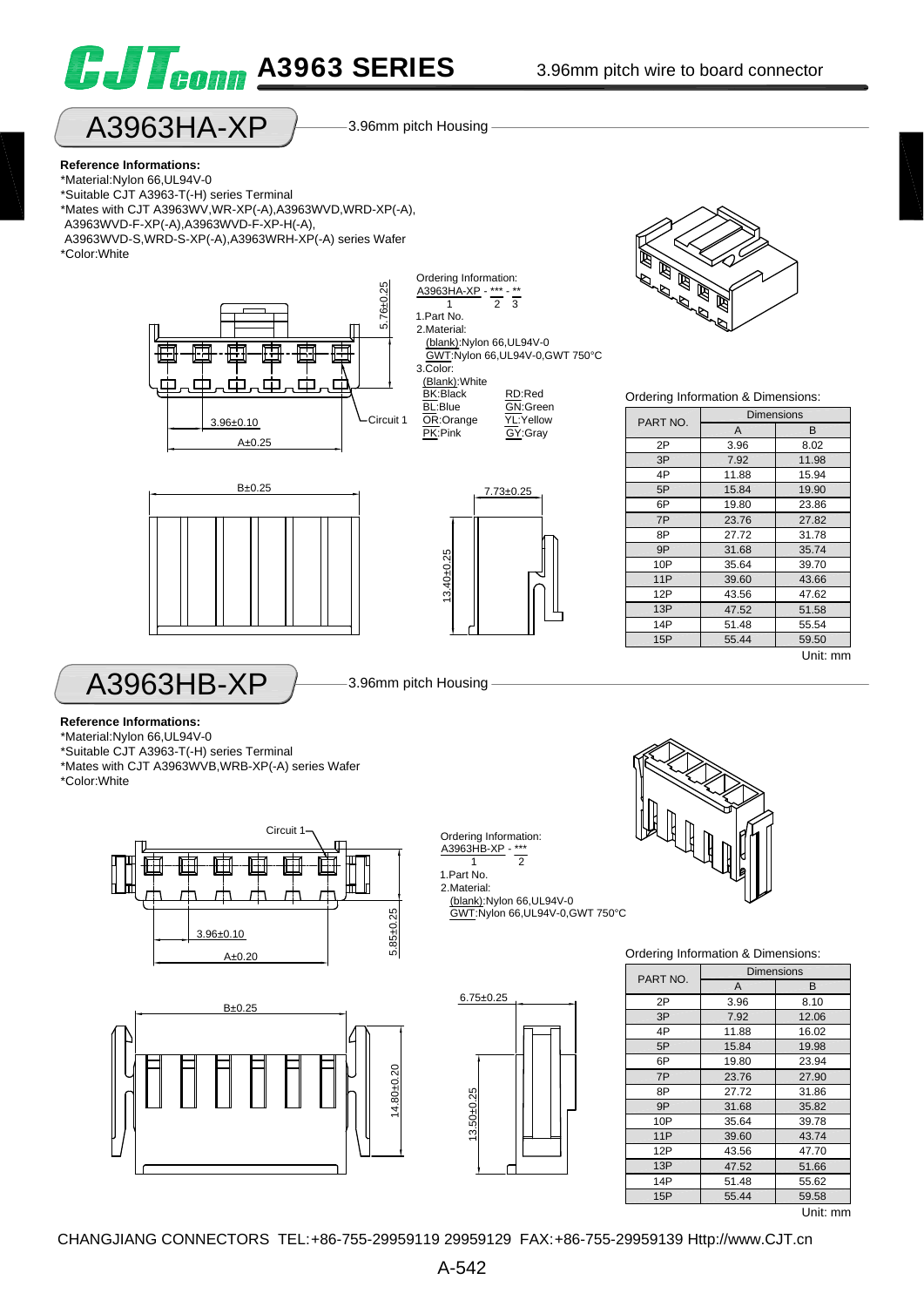



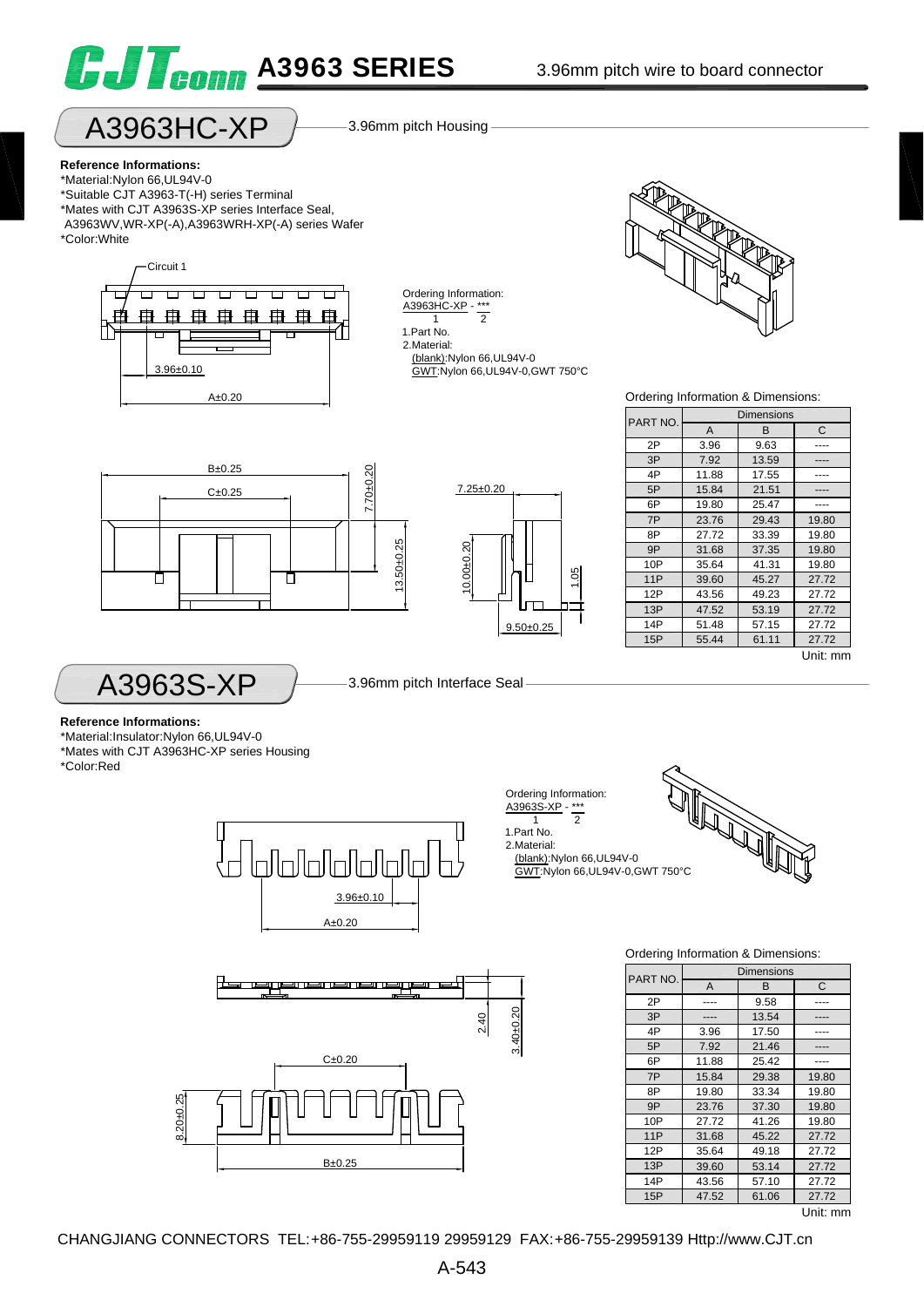# **G.J T<sub>eonn</sub> A3963 SERIES**



**Reference Informations:** \*Material:Nylon 66,UL94V-0 \*Suitable CJT A3963M-T series Terminal \*Mates with CJT A3963H-XP series Housing \*Color:White



# $\overline{A3963WV}$ (-F1)-XP $\rangle$  3.96mm pitch 180° Wafer -

#### **Reference Informations:**

\*Material:Pin:Brass/Tin over Nickel Insulator:Nylon 66,UL94V-0

\*Mates with CJT A3963H,HA,HC-XP series Housing \*Color:White







7.90±0.25

### P.C.B LAYOUT 3.96±0.05 Ø1.65 +0.10 -0.00 1.98±0.05<br>
1.98±0.05<br>
1.98±0.05 Ø1.68~Ø1.57 2P 2P A3963WV-F1-XP



Ordering Information:  $\frac{\text{A3963WV}(-F1)-XP}{1}$  - \*\*\*  $\frac{1}{1}$   $\frac{1}{2}$   $\frac{1}{3}$   $\frac{1}{4}$ 1.Part No. 2.Material: (blank):Nylon 66,UL94V-0 GWT:Nylon 66,UL94V-0,GWT 750°C 3.Color: <u>(Blank)</u>:White<br>BK:Black RD:Red <u>BL</u>:Blue GN:Green<br>
OR:Orange YL:Yellow<br>
PK:Pink GY:Gray<br>4.Finish: (blank):Tin over Nickel G:Gold over Nickel



Ordering Information & Dimensions:

| וטע             | PART NO. | <b>Dimensions</b> |          |
|-----------------|----------|-------------------|----------|
|                 |          | A                 | B        |
|                 | 2P       | 3.96              | 7.92     |
|                 | 3P       | 7.92              | 11.88    |
|                 | 4P       | 11.88             | 15.84    |
|                 | 5P       | 15.84             | 19.80    |
|                 | 6P       | 19.80             | 23.76    |
| $9.50 + 0.25$   | 7P       | 23.76             | 27.72    |
|                 | 8P       | 27.72             | 31.68    |
|                 | 9P       | 31.68             | 35.64    |
|                 | 10P      | 35.64             | 39.60    |
| IJ              | 11P      | 39.60             | 43.56    |
|                 | 12P      | 43.56             | 47.52    |
|                 | 13P      | 47.52             | 51.48    |
|                 | 14P      | 51.48             | 55.44    |
| $8.15 \pm 0.20$ | 15P      | 55.44             | 59.40    |
|                 |          |                   | Unit: mm |

3.96mm pitch Housing A3963HM(A)-XP Ordering Information:

A3963HM(A)-XP - \*\* - \*\* 1 2 3 1.Part No. 2.Color: (Blank):White RD:Red YL:Yellow BL:Blue BK:Black GN:Green 3.Material: (Blank):Nylon 66,UL94V-0 GWT:Nylon 66,UL94V-0,GWT 750°C

25.20±0.25

 $25.20 \pm 0.25$ 

12.60±0.20

 $12.60 + 0.20$ 



#### Ordering Information & Dimensions:

| PART NO. | <b>Dimensions</b> |          |  |
|----------|-------------------|----------|--|
|          | A                 | B        |  |
| 2P       | 3.96              | 10.64    |  |
| 3P       | 7.92              | 14.60    |  |
| 4P       | 11.88             | 18.56    |  |
| 5P       | 15.84             | 22.52    |  |
| 6P       | 19.80             | 26.48    |  |
| 7P       | 23.76             | 30.44    |  |
| 8P       | 27.72             | 34.40    |  |
| 9P       | 31.68             | 38.36    |  |
| 10P      | 35.64             | 42.32    |  |
| 11P      | 39.60             | 46.28    |  |
| 12P      | 43.56             | 50.24    |  |
| 13P      | 47.52             | 54.20    |  |
| 14P      | 51.48             | 58.16    |  |
| 15P      | 55.44             | 62.12    |  |
|          |                   | Unit: mm |  |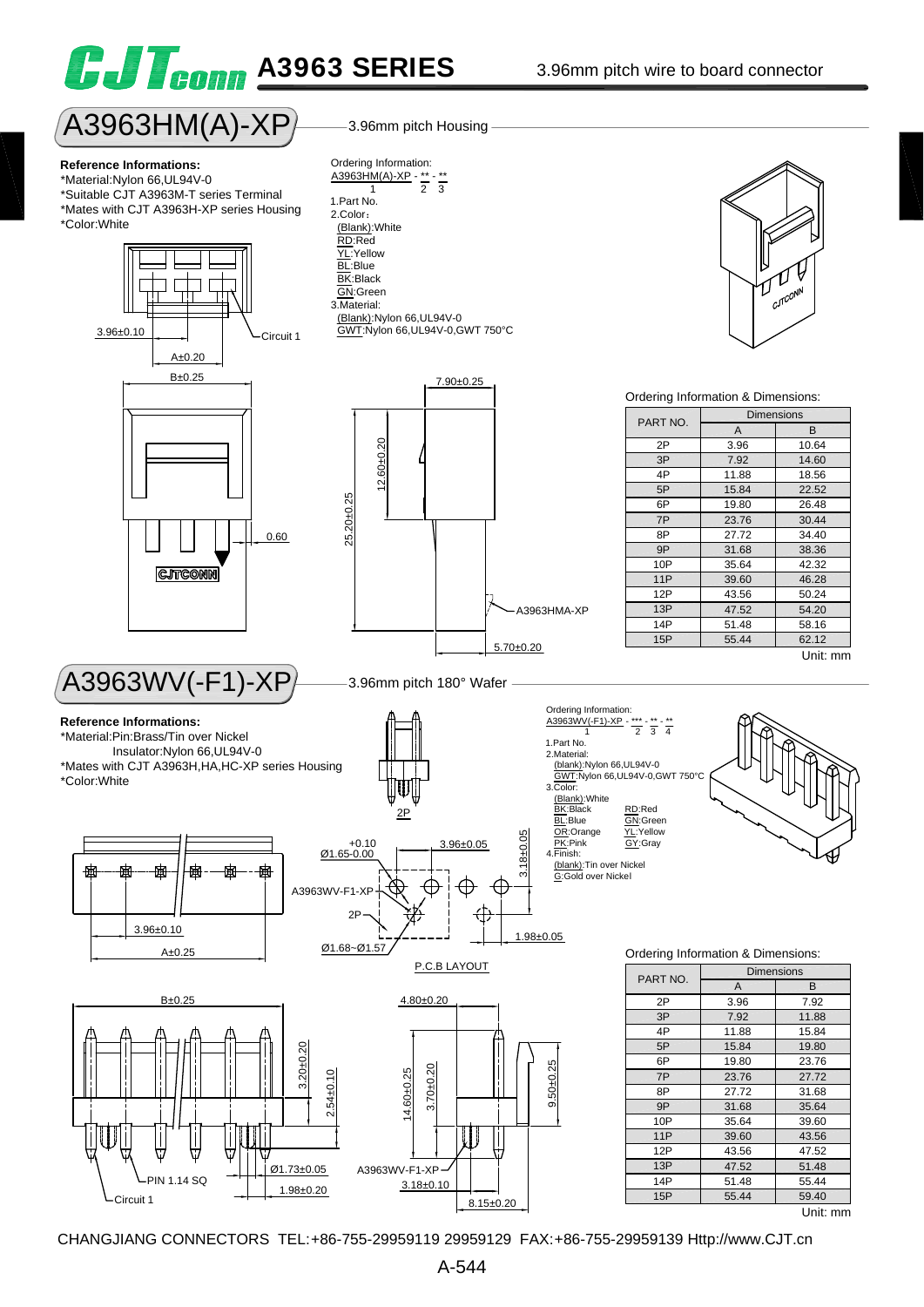

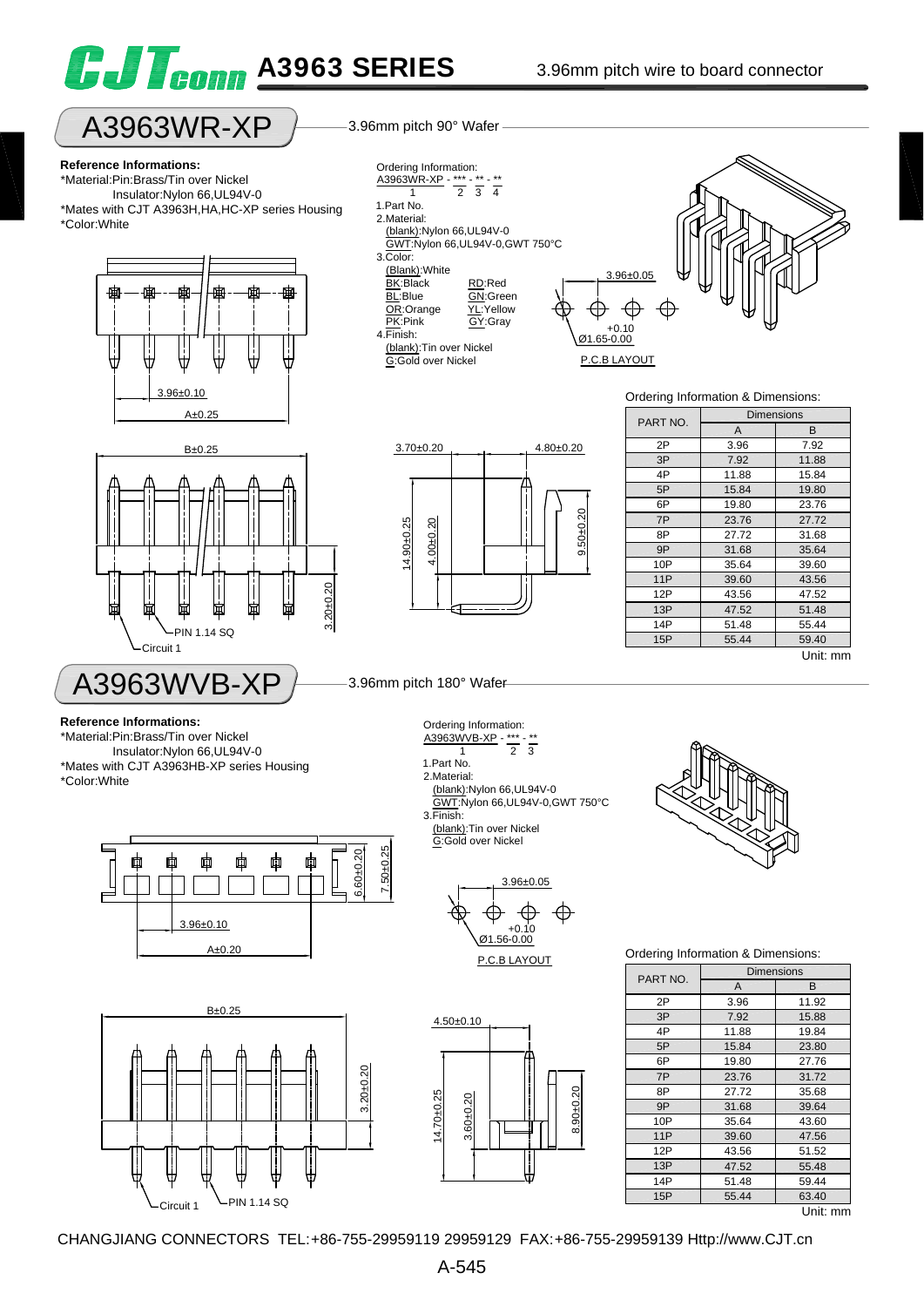



15P 55.44 61.28

CHANGJIANG CONNECTORS TEL:+86-755-29959119 29959129 FAX:+86-755-29959139 Http://www.CJT.cn

 $2 \sim 3P$   $4 \sim 15P$ 

5.37±0.20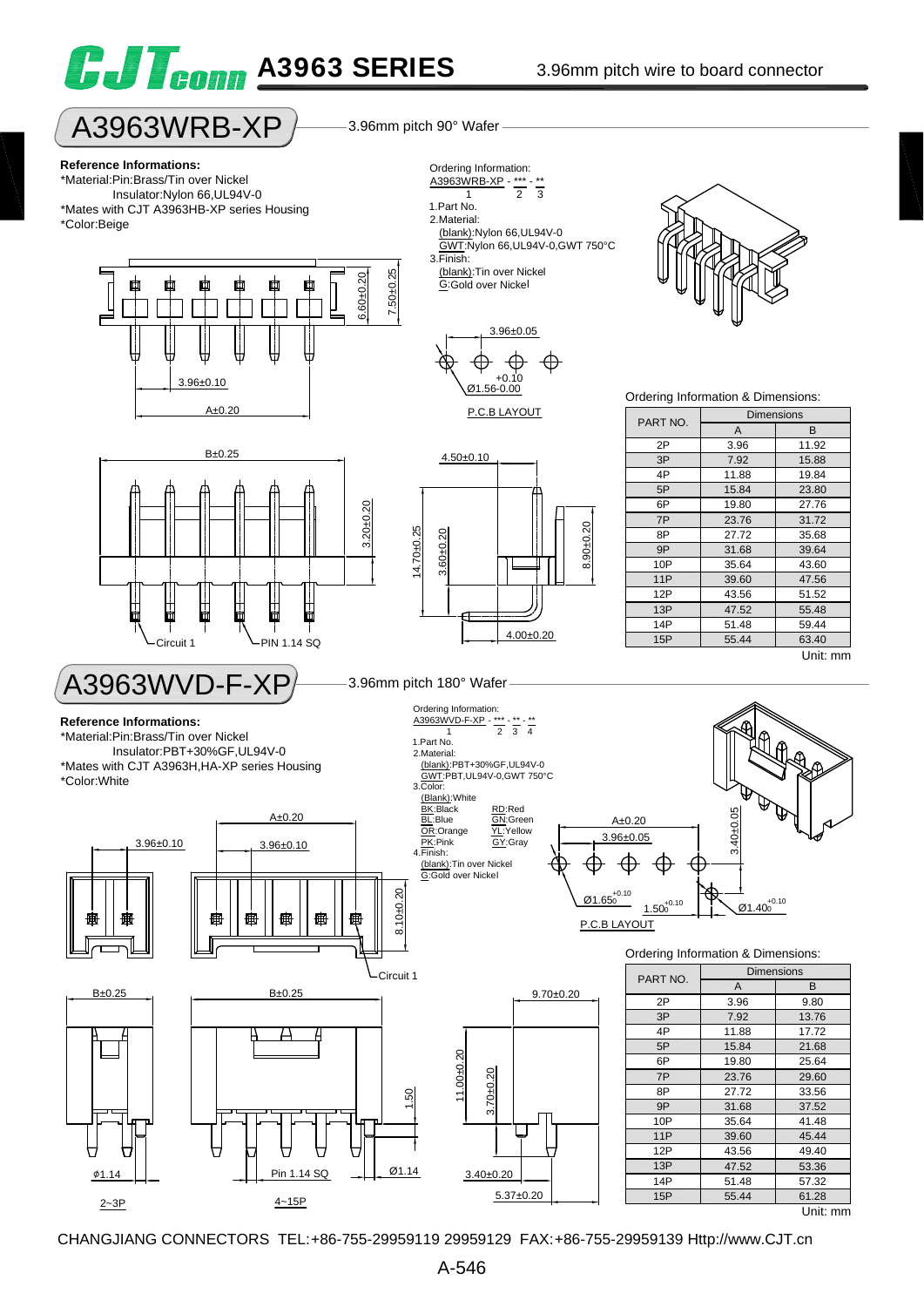

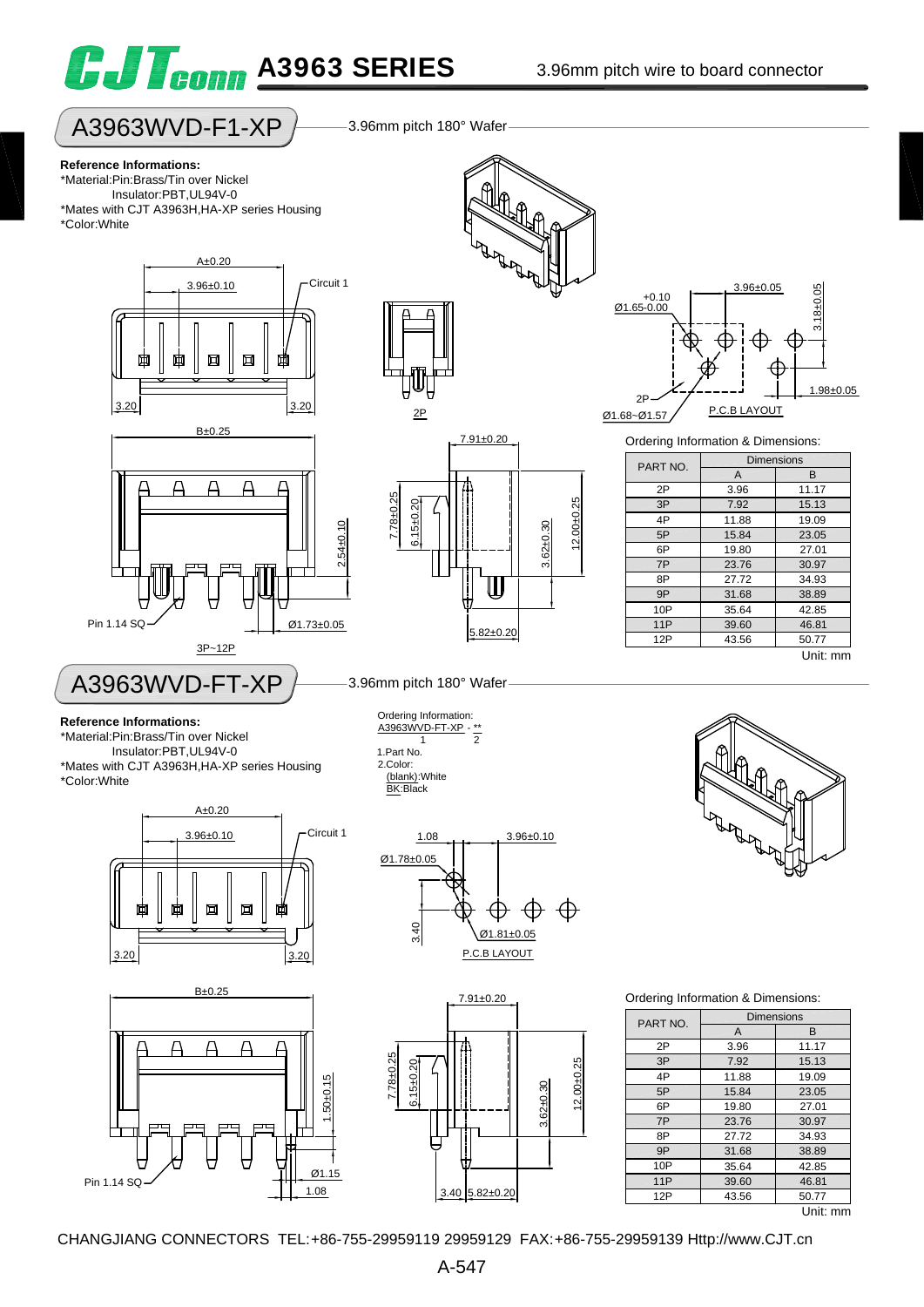



# $A3963WRD-XP$   $\rightarrow$  3.96mm pitch 90° Wafer

**Reference Informations:**

B±0.25

\*Material:Pin:Brass/Tin over Nickel Insulator:PBT+30%GF,UL94V-0 \*Mates with CJT A3963H,HA-XP series Housing \*Color:White

3.96±0.10



11.00±0.20

11.00±0.20

3.70±0.20

1.Part No. 2.Material:

3.Finish:



- $\frac{\text{A3963WRD-XP}}{1}$   $\frac{***}{2}$   $\frac{**}{3}$ 1 2 3
- 1.Part No.
- 2.Material:
	- (blank):PBT+30%GF,UL94V-0 GWT:PBT,UL94V-0,GWT 750°C
- 3.Finish: (blank):Tin over Nickel
	- G:Gold over Nickel

#### Ordering Information & Dimensions:

| PART NO. | <b>Dimensions</b> |          |
|----------|-------------------|----------|
|          | A                 | B        |
| 2P       | 3.96              | 9.80     |
| 3P       | 7.92              | 13.76    |
| 4P       | 11.88             | 17.72    |
| 5P       | 15.84             | 21.68    |
| 6P       | 19.80             | 25.64    |
| 7P       | 23.76             | 29.60    |
| 8P       | 27.72             | 33.56    |
| 9P       | 31.68             | 37.52    |
| 10P      | 35.64             | 41.48    |
| 11P      | 39.60             | 45.44    |
| 12P      | 43.56             | 49.40    |
| 13P      | 47.52             | 53.36    |
| 14P      | 51.48             | 57.32    |
| 15P      | 55.44             | 61.28    |
|          |                   | Unit: mm |



 $A3963WRD-XP-A$   $\rightarrow$  3.96mm pitch 90° Wafer Ordering Information:

#### **Reference Informations:**

\*Material:Pin:Brass/Tin over Nickel Insulator:PBT+30%GF,UL94V-0 \*Mates with CJT A3963H,HA-XP series Housing

 $2 \sim 3P$   $4 \sim 15P$ 

\*Color:White



Pin 1.14 SQ

А





(blank):Tin over Nickel

 $\frac{\text{A3963WRD-XP-A}}{1}$  - \*\*\* - \*\*<br>2 1 2 3

 (blank):PBT+30%GF,UL94V-0 GWT:PBT,UL94V-0,GWT 750°C

9.70±0.20

3.70±0.20

П

P.C.B LAYOUT

4.00±0.20

 $\mathcal{S}$  $4.00 + 0.$ 

4.00±0.20

 $4.00 + 0.20$ 

⇎



Ordering Information & Dimensions:

| PART NO. | <b>Dimensions</b> |       |  |
|----------|-------------------|-------|--|
|          | А                 | R     |  |
| 3P       | 7.92              | 13.76 |  |
| 5P       | 15.84             | 21.68 |  |
| 7P       | 23.76             | 29.60 |  |
| 9P       | 31.68             | 37.52 |  |
| 11P      | 39.60             | 45.44 |  |
| 13P      | 47.52             | 53.36 |  |
| 15P      | 55.44             | 61.28 |  |

CHANGJIANG CONNECTORS TEL:+86-755-29959119 29959129 FAX:+86-755-29959139 Http://www.CJT.cn

1.50

Ø1.14

11.00±0.20

 $1.00 + 0.20$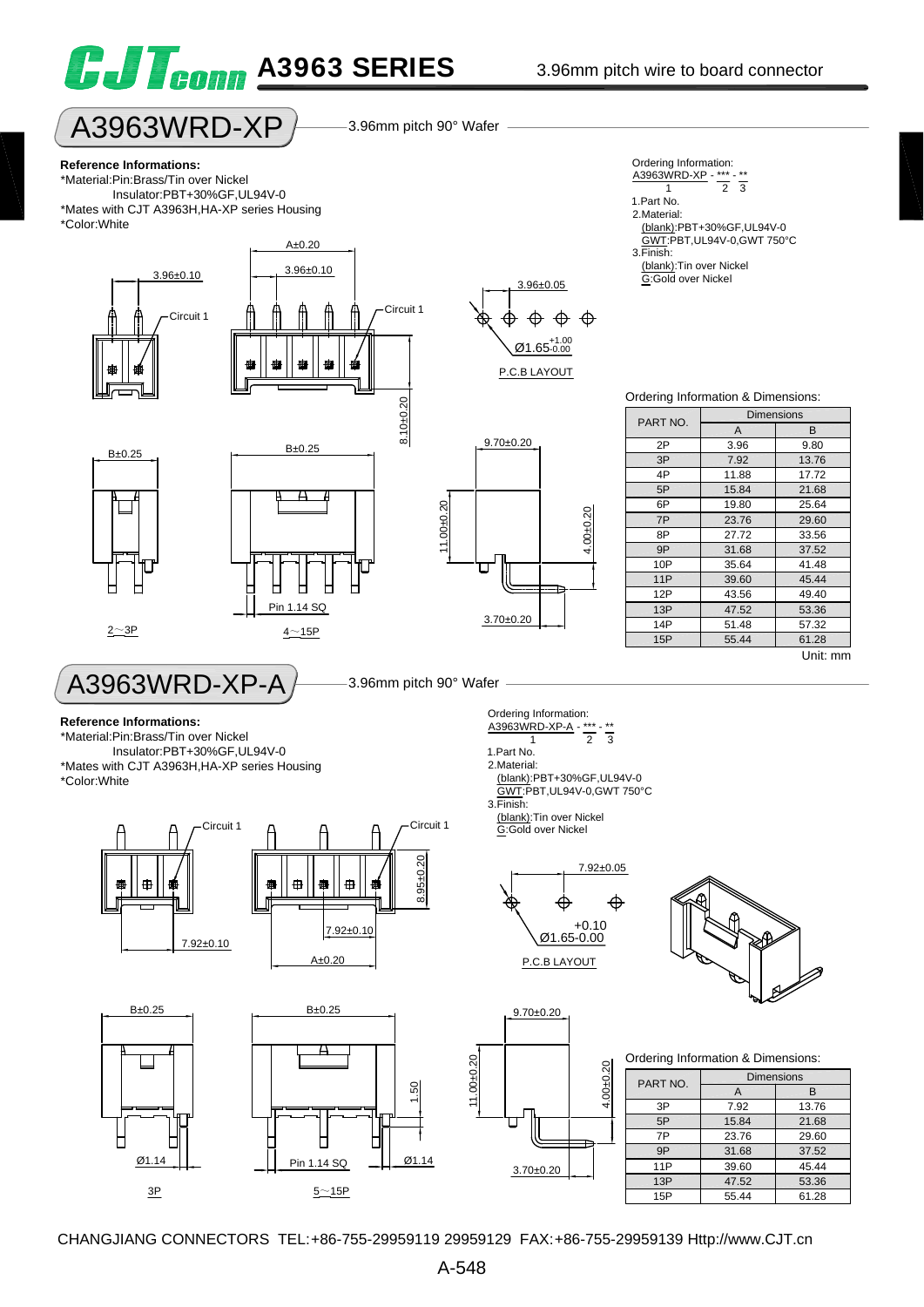

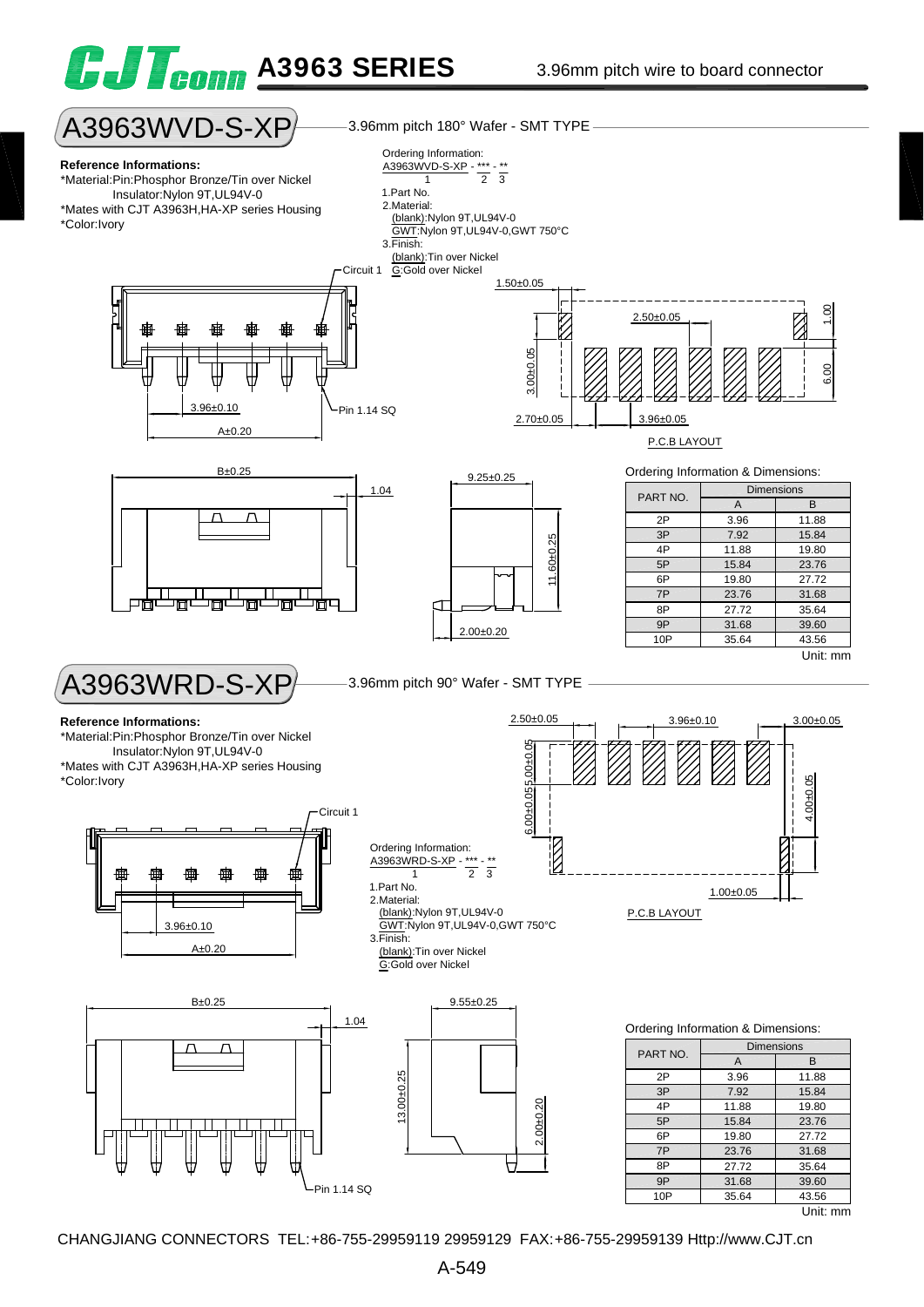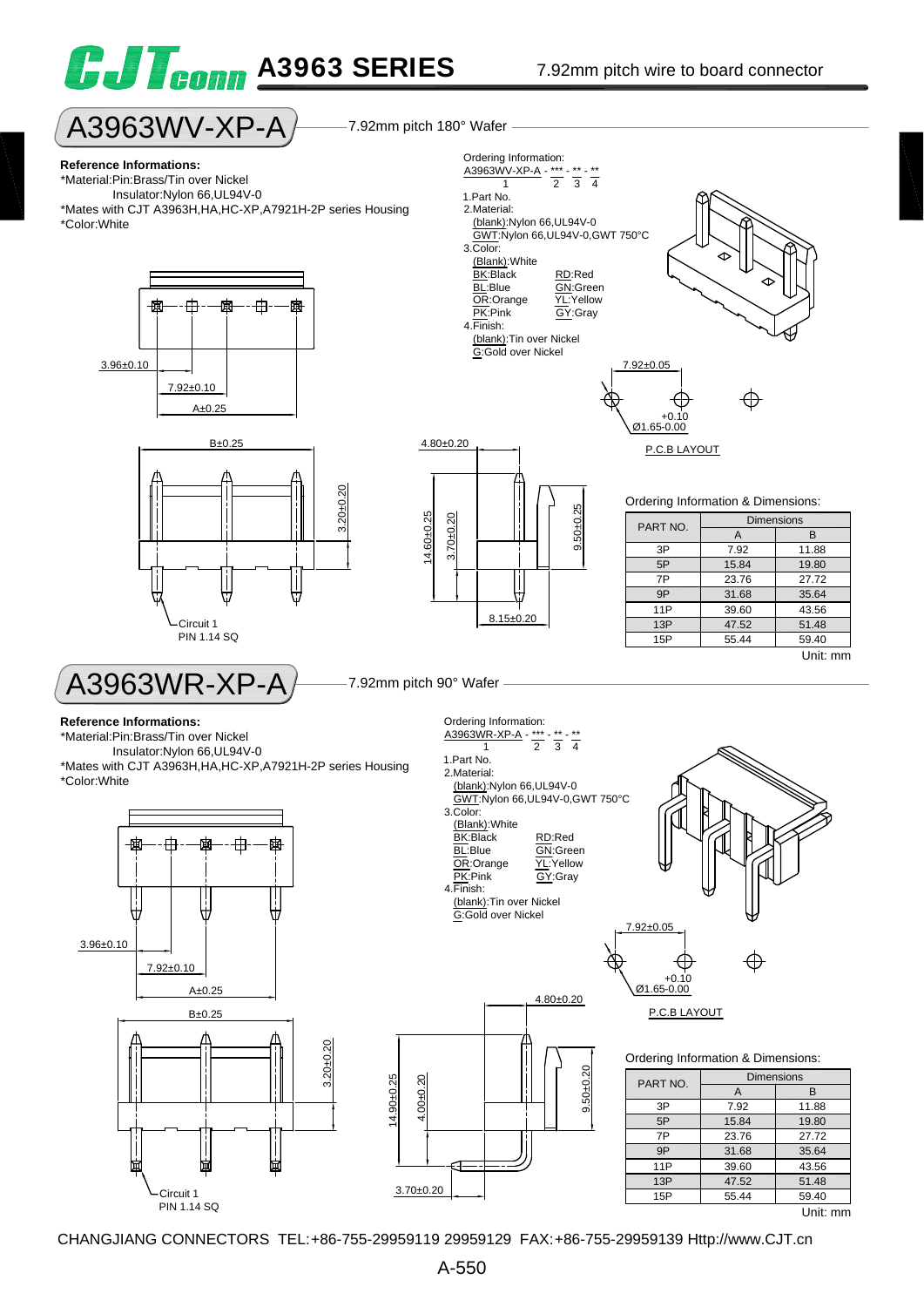



# $A3963WVB-XP-A$   $\rightarrow$  7.92mm pitch 180° Wafer

#### **Reference Informations:**

\*Material:Pin:Brass/Tin over Nickel Insulator:Nylon 66,UL94V-0 \*Mates with CJT A3963HB-XP series Housing \*Color:White





 $\frac{127641}{1}$   $\frac{1}{2}$   $\frac{1}{3}$ 

Ordering Information: A3963WVB-XP-A - \*\*\*

1.Part No.







P.C.B LAYOUT

Ordering Information & Dimensions:

| PART NO. | <b>Dimensions</b> |          |  |
|----------|-------------------|----------|--|
|          | A                 | в        |  |
| 3P       | 7.92              | 15.88    |  |
| 5P       | 15.84             | 23.80    |  |
| 7P       | 23.76             | 31.72    |  |
| 9P       | 31.68             | 39.64    |  |
| 11P      | 39.60             | 47.56    |  |
| 13P      | 47.52             | 55.48    |  |
| 15P      | 55.44             | 63.40    |  |
|          |                   | Unit: mm |  |

## $A3963WRB-XP-A$   $\rightarrow$  7.92mm pitch 90° Wafer

**Reference Informations:**

\*Material:Pin:Brass/Tin over Nickel Insulator:Nylon 66,UL94V-0

\*Mates with CJT A3963HB-XP series Housing \*Color:White



Ordering Information: A3963WRB-XP-A - \*\*\* - \*\*

- $\frac{1}{1}$   $\frac{1}{2}$   $\frac{1}{3}$ 1.Part No.
- 2.Material:
- (blank):Nylon 66,UL94V-0
- GWT:Nylon 66,UL94V-0,GWT 750°C
- 3.Finish: (blank):Tin over Nickel G:Gold over Nickel



P.C.B LAYOUT

8.90±0.20

 $8.90 + 0.20$ 



4.00±0.20



Ordering Information & Dimensions:

| PART NO. | <b>Dimensions</b> |       |  |
|----------|-------------------|-------|--|
|          |                   | в     |  |
| 3P       | 7.92              | 15.88 |  |
| 5P       | 15.84             | 23.80 |  |
| 7P       | 23.76             | 31.72 |  |
| 9P       | 31.68             | 39.64 |  |
| 11P      | 39.60             | 47.56 |  |
| 13P      | 47.52             | 55.48 |  |
| 15P      | 55.44             | 63.40 |  |
|          |                   | .     |  |

Unit: mm

CHANGJIANG CONNECTORS TEL:+86-755-29959119 29959129 FAX:+86-755-29959139 Http://www.CJT.cn

3.60±0.20

 $\overline{a}$  $60 + 0.2$ 

14.70±0.25

 $4.70 + 0.25$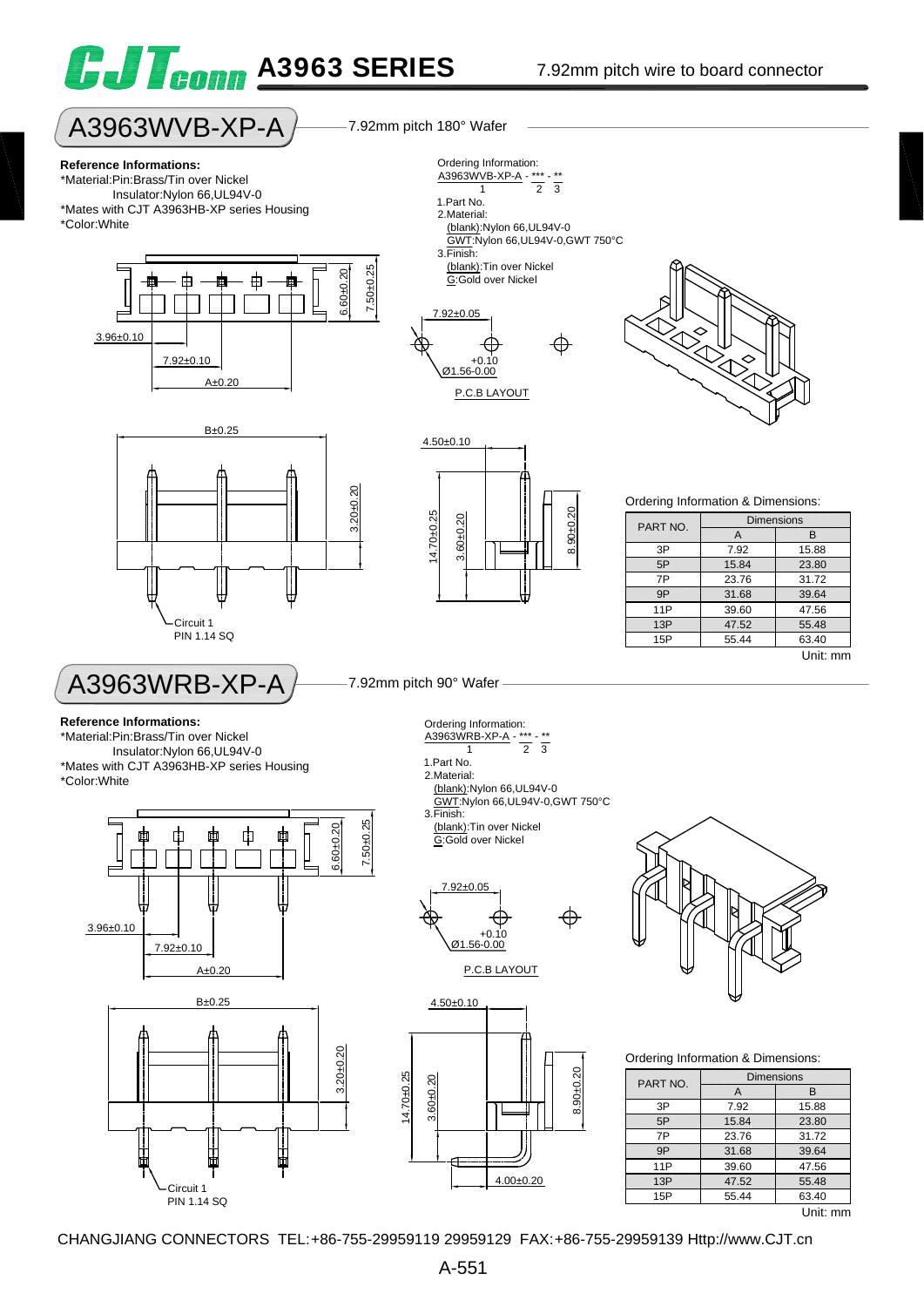

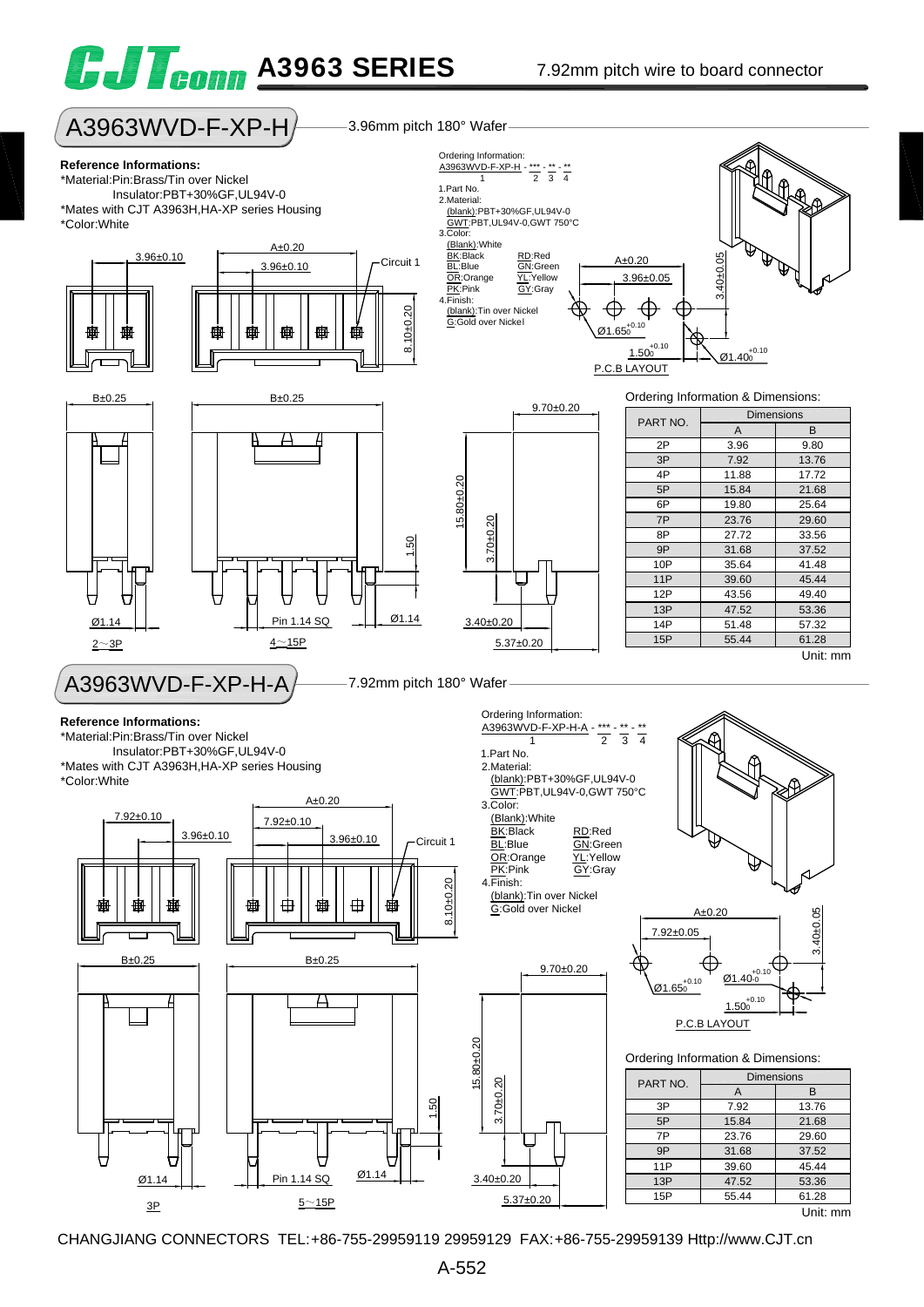



| PART NO. | <b>Dimensions</b> |       |
|----------|-------------------|-------|
|          |                   | B     |
| 3P       | 7.92              | 15.84 |
| 5P       | 15.84             | 23.76 |
| 7P       | 23.76             | 31.68 |
| qΡ       | 31.68             | 39.60 |
|          |                   |       |

CHANGJIANG CONNECTORS TEL:+86-755-29959119 29959129 FAX:+86-755-29959139 Http://www.CJT.cn

 $\mathsf{I}$ 

2.00±0.20

 $\frac{1}{2}$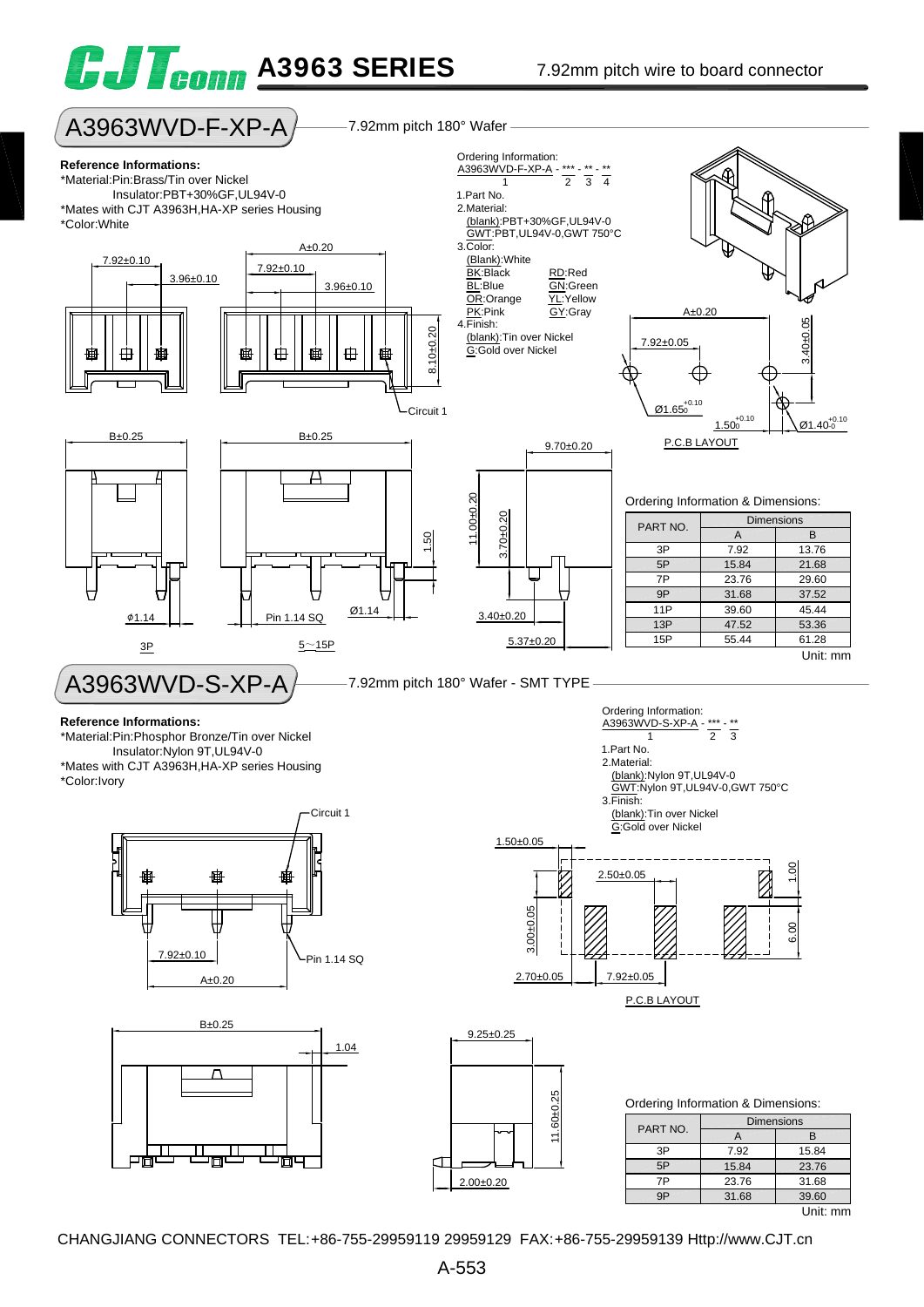